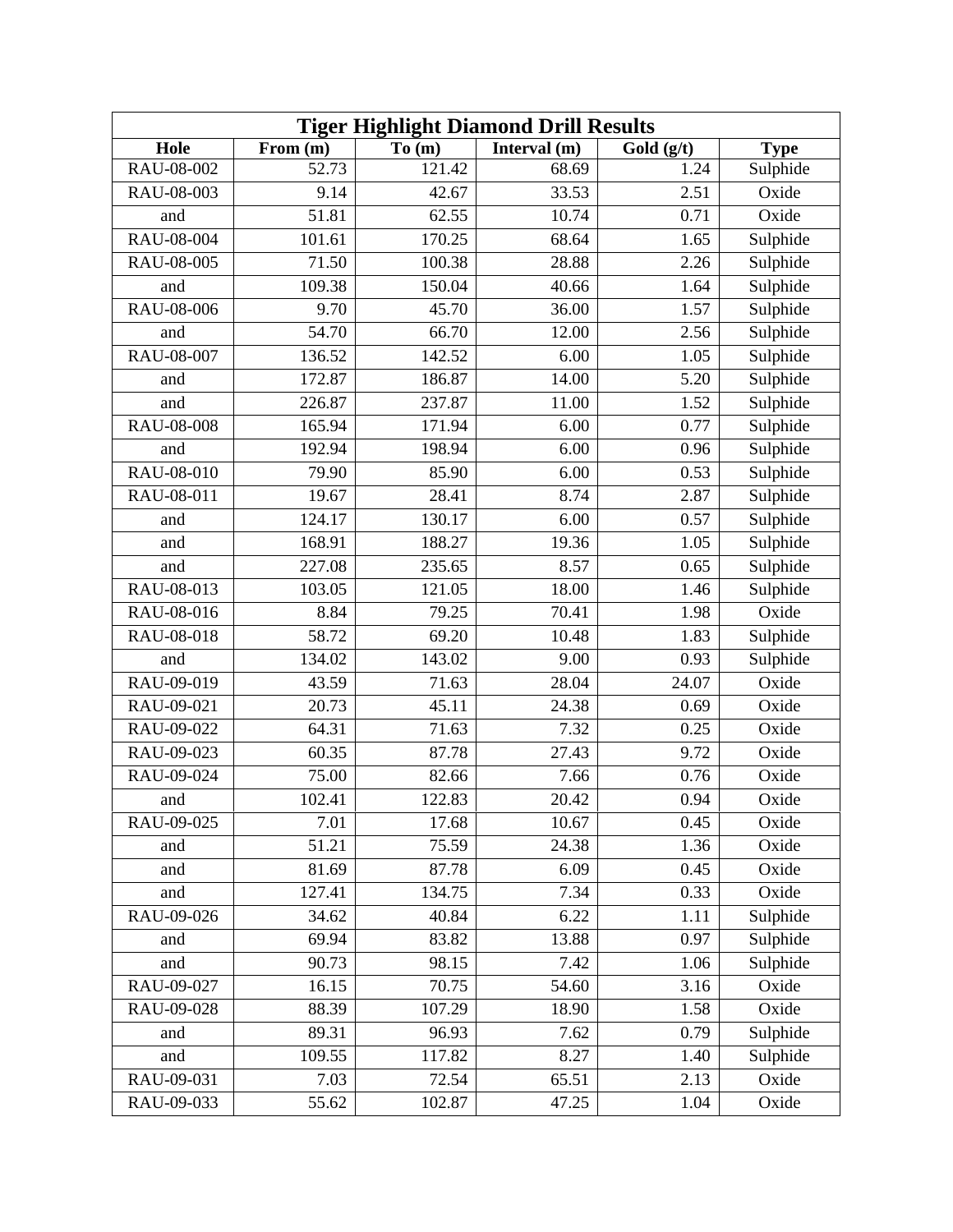| Hole       | From (m) | To(m)  | Interval (m) | Gold (g/t) | <b>Type</b> |
|------------|----------|--------|--------------|------------|-------------|
| RAU-09-034 | 45.00    | 121.31 | 76.31        | 2.32       | Oxide       |
| RAU-09-035 | 117.43   | 123.48 | 6.05         | 1.42       | Sulphide    |
| RAU-09-036 | 31.60    | 93.36  | 61.76        | 3.14       | Oxide       |
| and        | 93.36    | 99.37  | 6.01         | 3.90       | Sulphide    |
| RAU-09-037 | 13.11    | 26.20  | 13.09        | 2.73       | Oxide       |
| and        | 40.73    | 49.68  | 8.95         | 0.34       | Oxide       |
| and        | 69.49    | 77.11  | 7.62         | 0.91       | Sulphide    |
| RAU-09-038 | 32.32    | 51.51  | 19.19        | 1.44       | Oxide       |
| and        | 100.92   | 107.66 | 6.74         | 0.39       | Oxide       |
| and        | 120.40   | 129.00 | 8.60         | 0.37       | Oxide       |
| RAU-09-039 | 96.01    | 103.18 | 7.17         | 1.34       | Oxide       |
| RAU-09-040 | 7.01     | 22.38  | 15.37        | 1.14       | Oxide       |
| RAU-09-041 | 71.63    | 96.10  | 24.47        | 19.58      | Oxide       |
| and        | 113.65   | 124.51 | 10.86        | 0.40       | Oxide       |
| and        | 143.60   | 153.92 | 10.32        | 0.67       | Oxide       |
| and        | 166.12   | 172.21 | 6.09         | 0.35       | Oxide       |
| RAU-09-042 | 10.06    | 23.00  | 12.94        | 2.27       | Sulphide    |
| and        | 40.54    | 61.87  | 21.33        | 2.04       | Sulphide    |
| and        | 107.59   | 113.69 | 6.10         | 0.80       | Sulphide    |
| RAU-09-043 | 8.95     | 48.90  | 39.95        | 1.91       | Oxide       |
| RAU-09-044 | 183.59   | 220.37 | 36.78        | 3.71       | Sulphide    |
| RAU-09-045 | 88.24    | 123.44 | 35.20        | 0.91       | Sulphide    |
| and        | 175.00   | 181.90 | 6.90         | 0.74       | Sulphide    |
| RAU-09-046 | 13.11    | 72.84  | 59.73        | 5.44       | Oxide       |
| RAU-09-047 | 25.91    | 32.00  | 6.09         | 0.26       | Oxide       |
| and        | 49.83    | 88.39  | 38.56        | 2.59       | Oxide       |
| RAU-09-048 | 54.25    | 78.88  | 24.63        | 3.07       | Oxide       |
| RAU-09-050 | 35.97    | 42.06  | 6.09         | 0.52       | Sulphide    |
| RAU-09-051 | 3.96     | 27.28  | 23.32        | 1.07       | Oxide       |
| RAU-09-053 | 51.88    | 101.50 | 49.62        | 2.15       | Oxide       |
| and        | 122.83   | 131.62 | 8.79         | 0.30       | Oxide       |
| RAU-09-054 | 50.29    | 56.39  | 6.10         | 0.85       | Sulphide    |
| RAU-09-056 | 72.54    | 108.34 | 35.80        | 3.77       | Oxide       |
| RAU-09-057 | 51.82    | 62.48  | 10.66        | 1.03       | Oxide       |
| RAU-09-059 | 14.63    | 21.65  | 7.02         | 0.64       | Oxide       |
| and        | 21.65    | 57.30  | 35.65        | 2.55       | Sulphide    |
| and        | 60.40    | 79.86  | 19.46        | 5.44       | Oxide       |
| and        | 79.86    | 92.95  | 13.09        | 0.68       | Sulphide    |
| and        | 104.55   | 111.21 | 6.66         | 0.58       | Sulphide    |
| RAU-09-060 | 6.10     | 16.85  | 10.75        | 4.91       | Sulphide    |
| and        | 16.85    | 21.20  | 4.35         | 5.99       | Oxide       |
| and        | 21.20    | 99.06  | 77.86        | 2.06       | Sulphide    |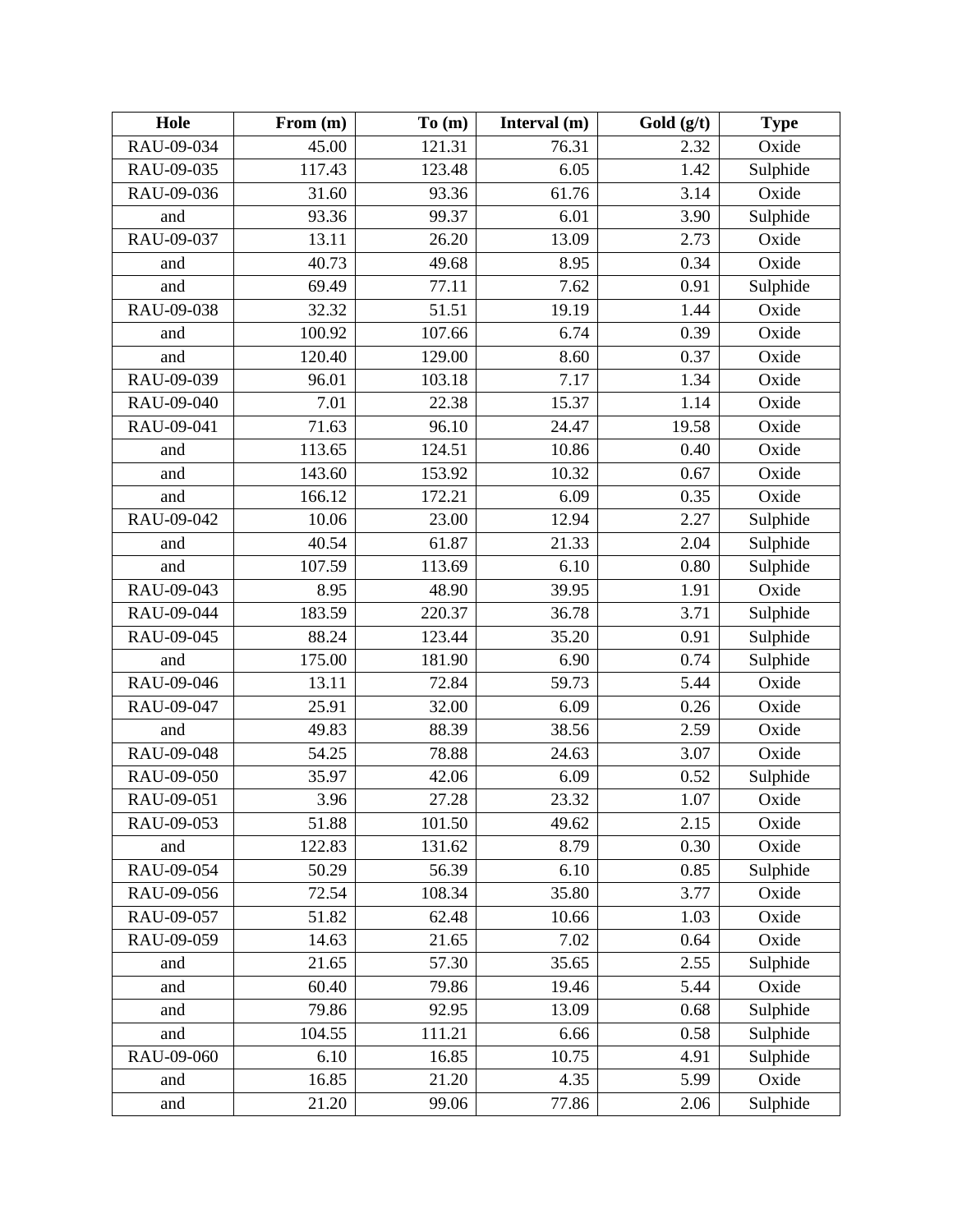| Hole       | From (m) | To(m)  | Interval (m) | Gold $(g/t)$ | <b>Type</b> |
|------------|----------|--------|--------------|--------------|-------------|
| RAU-09-061 | 170.43   | 177.60 | 7.17         | 0.75         | Sulphide    |
| and        | 317.40   | 340.46 | 23.06        | 3.36         | Sulphide    |
| RAU-09-062 | 6.10     | 36.58  | 30.48        | 3.01         | Oxide       |
| RAU-09-063 | 5.00     | 13.11  | 8.11         | 1.32         | Oxide       |
| RAU-09-063 | 35.97    | 58.83  | 22.86        | 3.68         | Oxide       |
| RAU-09-064 | 104.97   | 111.55 | 6.58         | 2.34         | Sulphide    |
| and        | 219.25   | 225.55 | 6.30         | 1.38         | Sulphide    |
| and        | 246.89   | 254.35 | 7.46         | 0.51         | Sulphide    |
| RAU-09-065 | 75.59    | 83.21  | 7.62         | 0.34         | Oxide       |
| and        | 112.95   | 152.11 | 39.16        | 0.97         | Oxide       |
| RAU-09-066 | 7.01     | 13.65  | 6.64         | 11.95        | Oxide       |
| and        | 13.65    | 103.02 | 89.37        | 3.45         | Sulphide    |
| RAU-09-067 | 1.52     | 9.14   | 7.62         | 1.16         | Oxide       |
| and        | 9.14     | 28.96  | 19.82        | 2.16         | Sulphide    |
| and        | 38.10    | 54.86  | 16.76        | 1.15         | Sulphide    |
| RAU-09-068 | 7.42     | 52.14  | 44.72        | 3.37         | Oxide       |
| RAU-09-069 | 4.57     | 21.34  | 16.77        | 3.18         | Sulphide    |
| and        | 39.62    | 58.85  | 19.23        | 3.11         | Sulphide    |
| RAU-09-070 | 10.30    | 28.96  | 18.66        | 1.63         | Sulphide    |
| and        | 35.20    | 53.34  | 18.14        | 0.50         | Sulphide    |
| and        | 60.96    | 67.50  | 6.54         | 1.71         | Sulphide    |
| RAU-09-071 | 6.10     | 25.91  | 19.81        | 3.96         | Oxide       |
| and        | 27.43    | 33.53  | 6.10         | 0.54         | Sulphide    |
| RAU-09-071 | 69.91    | 77.72  | 7.81         | 0.50         | Sulphide    |
| RAU-10-072 | 178.92   | 187.81 | 8.89         | 0.40         | Oxide       |
| RAU-10-073 | 121.00   | 127.00 | 6.00         | 1.41         | Sulphide    |
| and        | 172.95   | 205.00 | 32.05        | 1.97         | Sulphide    |
| RAU-10-074 | 179.22   | 192.18 | 12.96        | 0.33         | Oxide       |
| RAU-10-075 | 142.34   | 148.44 | 6.10         | 1.01         | Sulphide    |
| and        | 193.55   | 202.69 | 9.14         | 0.67         | Sulphide    |
| RAU-10-079 | 83.67    | 103.02 | 19.35        | 5.29         | Oxide       |
| RAU-10-080 | 118.00   | 125.14 | 7.14         | 1.56         | Sulphide    |
| RAU-10-081 | 106.31   | 117.33 | 11.02        | 1.77         | Sulphide    |
| RAU-10-082 | 6.09     | 53.34  | 47.25        | 1.28         | Sulphide    |
| RAU-10-083 | 110.66   | 116.89 | 6.23         | 4.34         | Sulphide    |
| RAU-10-085 | 36.58    | 44.20  | 7.62         | 0.61         | Sulphide    |
| and        | 57.91    | 72.75  | 14.84        | 0.91         | Oxide       |
| and        | 76.40    | 91.81  | 15.41        | 0.71         | Sulphide    |
| RAU-10-086 | 6.10     | 24.38  | 18.28        | 0.58         | Oxide       |
| and        | 66.00    | 72.00  | 6.00         | 0.96         | Oxide       |
| RAU-10-087 | 105.84   | 113.46 | 7.62         | 4.94         | Sulphide    |
| and        | 277.00   | 295.28 | 18.28        | 1.95         | Sulphide    |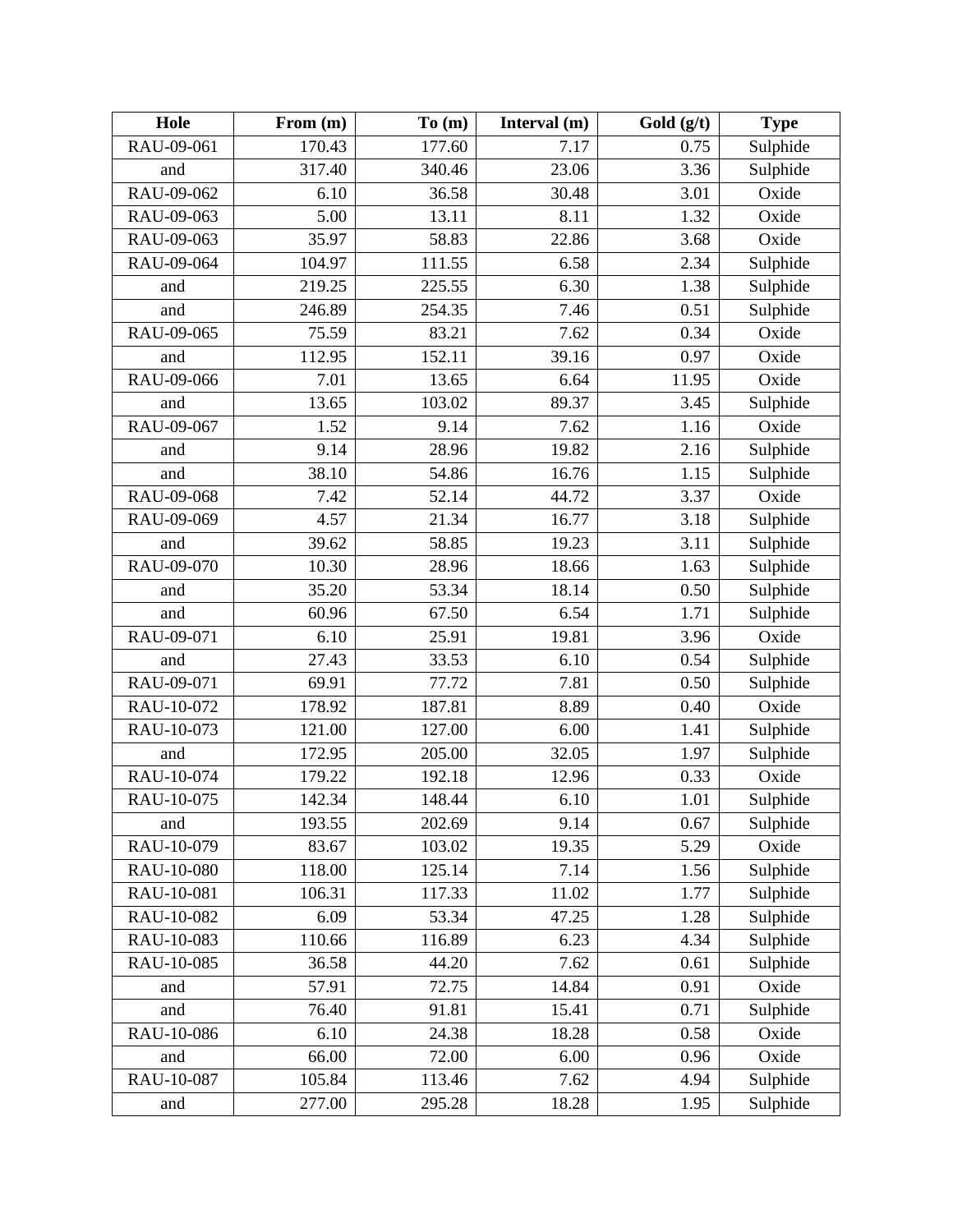| Hole       | From (m) | To(m)  | Interval (m) | Gold $(g/t)$ | <b>Type</b> |
|------------|----------|--------|--------------|--------------|-------------|
| RAU-10-088 | 31.00    | 91.44  | 60.44        | 8.49         | Oxide       |
| RAU-10-089 | 103.30   | 115.29 | 11.99        | 0.68         | Sulphide    |
| and        | 256.40   | 272.00 | 15.60        | 0.69         | Sulphide    |
| and        | 317.74   | 327.61 | 9.87         | 0.93         | Sulphide    |
| RAU-10-090 | 32.92    | 71.72  | 38.80        | 17.11        | Oxide       |
| RAU-10-091 | 99.65    | 109.12 | 9.47         | 0.91         | Sulphide    |
| RAU-10-094 | 12.02    | 87.78  | 75.76        | 5.57         | Oxide       |
| RAU-10-096 | 4.57     | 14.09  | 9.52         | 4.17         | Oxide       |
| and        | 14.09    | 27.21  | 13.12        | 5.11         | Sulphide    |
| and        | 27.21    | 43.56  | 16.35        | 3.03         | Oxide       |
| and        | 50.81    | 57.91  | 7.10         | 1.02         | Oxide       |
| and        | 62.48    | 70.10  | 7.62         | 1.54         | Oxide       |
| RAU-10-100 | 127.85   | 140.00 | 12.15        | 0.60         | Sulphide    |
| and        | 162.00   | 169.61 | 7.61         | 2.35         | Sulphide    |
| RAU-10-101 | 223.38   | 256.34 | 32.96        | 1.02         | Oxide       |
| RAU-10-102 | 45.11    | 122.83 | 77.72        | 1.25         | Oxide       |
| RAU-10-103 | 85.34    | 94.45  | 9.11         | 1.05         | Sulphide    |
| and        | 149.02   | 164.00 | 14.98        | 2.50         | Sulphide    |
| RAU-10-104 | 42.06    | 49.89  | 7.83         | 0.59         | Oxide       |
| RAU-10-105 | 210.92   | 222.20 | 11.28        | 6.34         | Oxide       |
| RAU-10-108 | 87.78    | 125.44 | 37.66        | 3.16         | Oxide       |
| RAU-10-109 | 135.60   | 150.47 | 14.87        | 2.35         | Oxide       |
| RAU-10-111 | 155.59   | 186.93 | 31.34        | 1.10         | Sulphide    |
| and        | 211.23   | 219.57 | 8.34         | 0.32         | Oxide       |
| RAU-10-112 | 171.60   | 182.27 | 10.67        | 0.48         | Oxide       |
| and        | 189.89   | 202.47 | 12.58        | 1.74         | Oxide       |
| RAU-10-113 | 139.30   | 146.20 | 6.90         | 0.66         | Oxide       |
| RAU-10-114 | 122.13   | 148.74 | 26.61        | 2.36         | Oxide       |
| RAU-10-115 | 184.20   | 194.70 | 10.50        | 1.11         | Sulphide    |
| RAU-10-116 | 57.30    | 108.40 | 51.10        | 3.46         | Oxide       |
| RAU-10-117 | 87.48    | 160.69 | 73.21        | 1.82         | Sulphide    |
| RAU-10-118 | 75.59    | 130.45 | 54.86        | 1.62         | Oxide       |
| RAU-10-119 | 121.01   | 136.25 | 15.24        | 2.05         | Sulphide    |
| RAU-10-120 | 61.57    | 131.23 | 69.66        | 2.26         | Oxide       |
| RAU-10-121 | 36.00    | 92.35  | 56.35        | 1.08         | Oxide       |
| RAU-10-122 | 52.73    | 95.40  | 42.67        | 3.42         | Oxide       |
| RAU-10-123 | 48.16    | 57.30  | 9.14         | 0.73         | Sulphide    |
| RAU-10-123 | 64.92    | 71.02  | 6.10         | 0.85         | Sulphide    |
| RAU-10-124 | 7.01     | 17.80  | 10.79        | 7.96         | Oxide       |
| and        | 29.87    | 55.78  | 25.91        | 6.91         | Oxide       |
| RAU-10-124 | 55.78    | 89.31  | 33.53        | 1.10         | Sulphide    |
| RAU-10-125 | 62.48    | 82.29  | 19.81        | 7.12         | Oxide       |